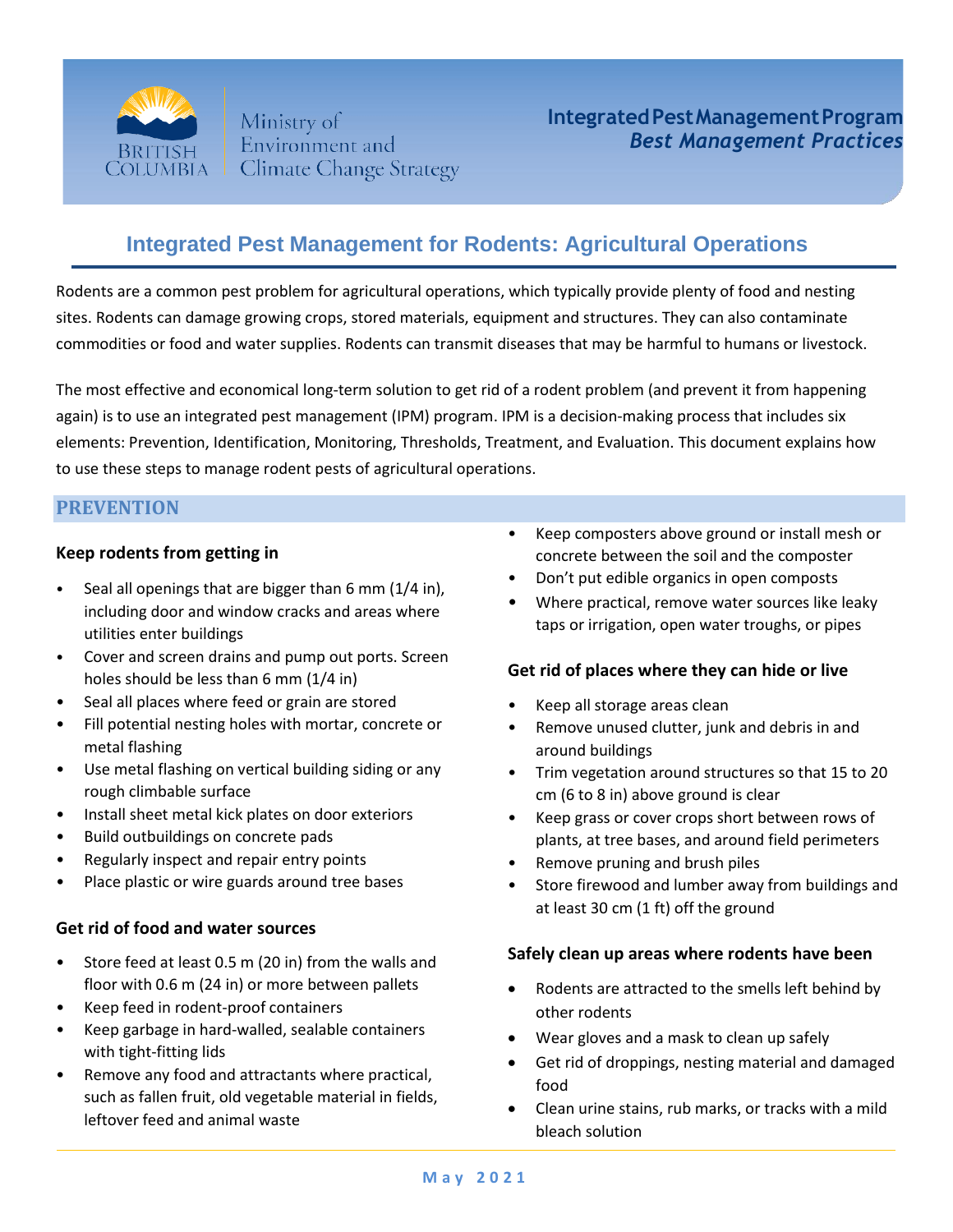# **IDENTIFICATION**

#### **Structural rodent pests**

- In B.C., the most common rodent pests in and around structures are the **Norway Rat**, **roof rat**, and **house mouse**
	- $\circ$  Norway rats usually live at ground level, while roof rats are agile climbers and prefer to live higher up
	- o House mice nest in hidden, enclosed spaces using shredded, soft materials
- Different control methods will be required for rats compared to mice

# Rat and Mouse: Comparison

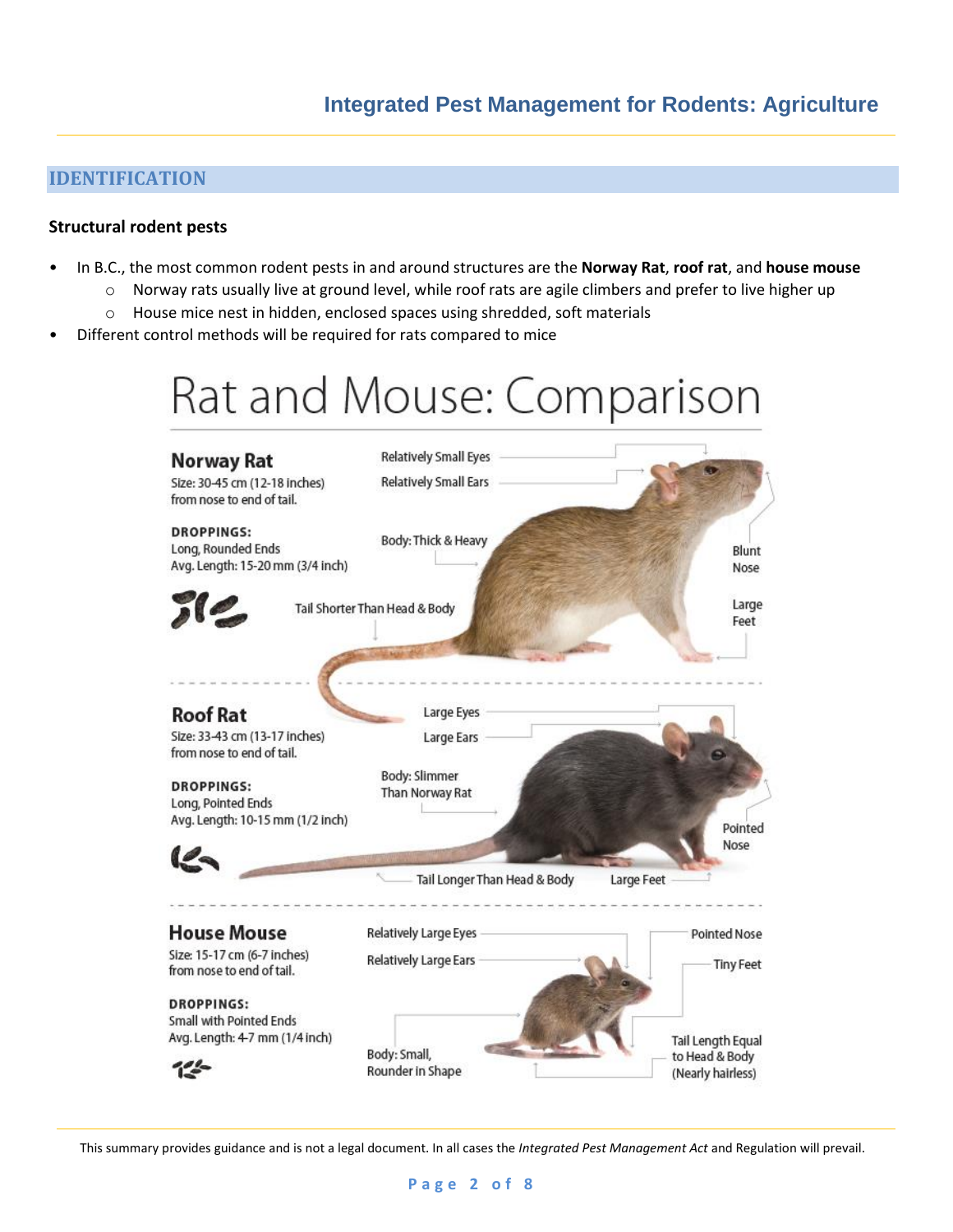#### **Field rodent pests**

- **Voles, Columbian ground squirrels** and **Northern pocket gophers** can cause problems in fields and orchards
	- $\circ$  Voles have brown and grey fur and are 4-18 cm (3-7 inches), smaller than house mice with small ears and a short tail
	- $\circ$  Columbian ground squirrels have a mixture of reddish-brown, gray and brown fur and are 25-30 cm (9-12) inches) long, with a long bushy tail
	- o Northern pocket gophers have grey-brown fur, with some white fur on their chin and underside. They are large rodents (17-22 cm or 6-9 inches), with large yellow incisors, large clawed front paws and hairless tails half the length of their body
- Other small mammals (like shrews, deer mice, and moles) don't typically cause plant damage in the field

## **MONITORING**

#### **Check your property for problem areas**

- Regularly check for entry points, food or water sources that may lead to rodent problems
- Watch out for signs of rats and mice to figure out where they may be
- Regularly monitor fields and perimeters for crop damage and new rodent tunnels, mounds or runways
- Traps can be used to monitor whether rodents have moved into an area
- The amount of fresh droppings is one of the best ways to estimate the size of the rodent population. A rat produces more than 4 droppings per day

#### **Look for signs of rodents**

- Droppings and urine stains
- Musky odours
- Burrows, holes or nests
- Runs, tracks and rub marks
- Gnaw marks and chewed feed packages
- Food scraps near burrow entrances
- Noises (such as gnawing, scratching or running in the walls), especially at night when rodents are most active
- Runways or tunnel openings in grassy fields from rodents burrowing underground
- Fan-shaped gopher mounds
- Chewed or exposed root systems or stem girdling on young plants or trees

#### **THRESHOLD**

# **Know when to take action**

- It's time to take action **as soon as you notice signs** of rodents from your monitoring
- Rodents reproduce quickly. Ignoring an occasional invader can result in a much more damaging infestation

# **Rodents can:**

- Damage property by chewing on materials like insulation, siding and wallboard
- Start electrical fires by gnawing on wiring
- Eat and contaminate stored feed, food and commodities
- Transmit diseases to people and livestock
- Damage young trees, field and orchard crops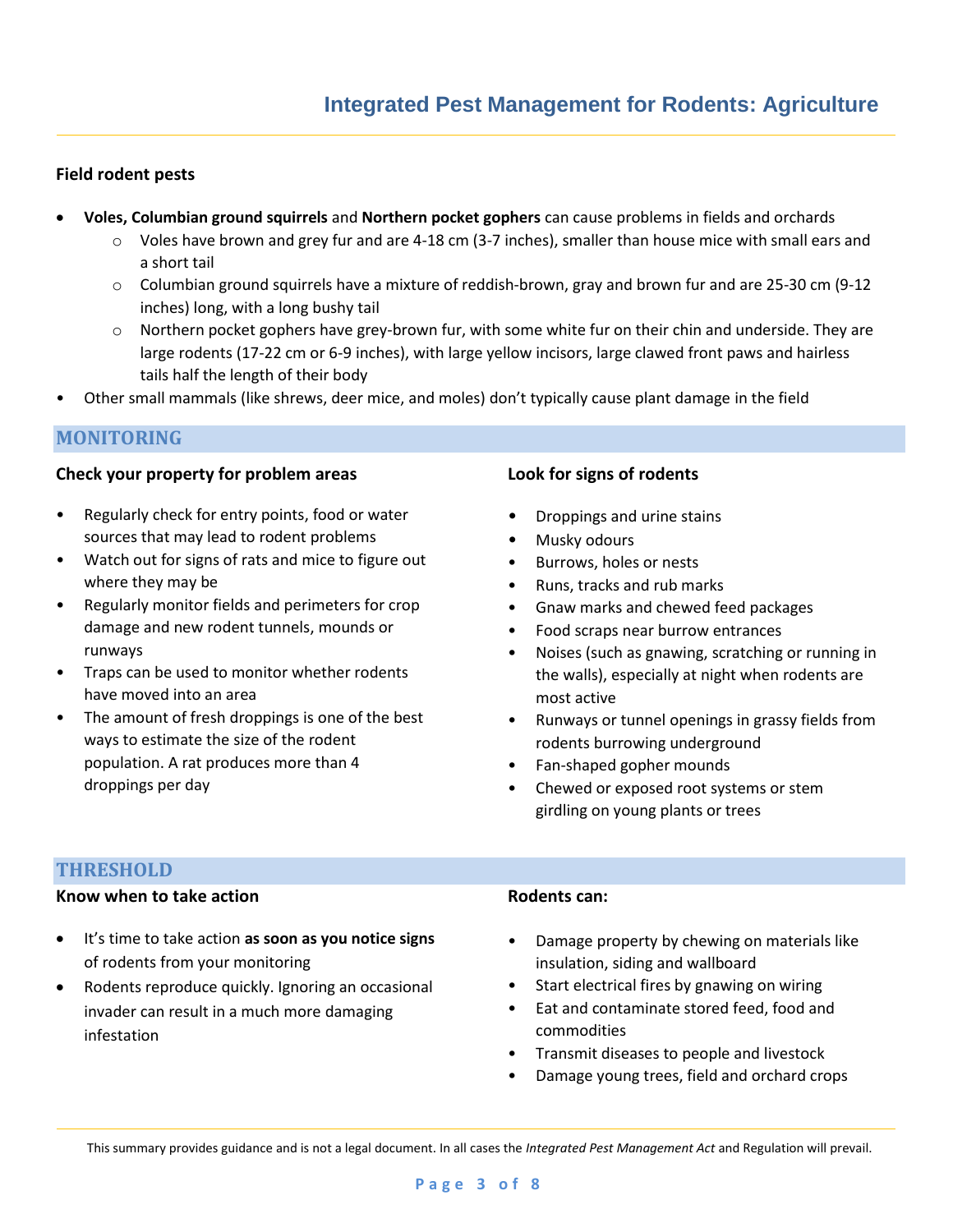## **TREATMENT**

#### **Select the best method**

- Consider the rodent type, population numbers, and location
- Choose options that will avoid harming people, pets, livestock, birds and other wildlife

#### **Traps**

- **Snap traps or electronic traps are the best treatment option.** They are effective and kill rodents quickly and humanely
- Choose the right one. Rat traps and mouse traps are different sizes, and gopher traps are also available
- Set traps in dark corners, behind objects next to walls or wherever mice and rats are located
- Set traps at right angles along walls where rodents travel, with the trigger side on the rodent runway
- Protect domestic animals, children, pets and wildlife from getting injured by traps. Put them in trapping boxes or bait stations, or in inaccessible areas
- Place mouse traps about 2 to 4 meters (6 to 12 ft) apart, and rat traps at 5 to 6 meter (16 to 20 ft) intervals
- Use bait like dried fruit, peanut butter (mixed with oats), cheese, or any other food they've already been eating
- Leave the baited traps out for several nights before setting them, so the rodents get used to them
- Check traps daily
- Wear gloves to handle the trap and all dead rodents. Wrap the dead animal in plastic and put it in the garbage
- Re-use traps. They are more attractive to other rodents than new traps
- Reset traps in 2 to 3 weeks to catch maturing rodents. You won't get long-term control if you don't catch them all!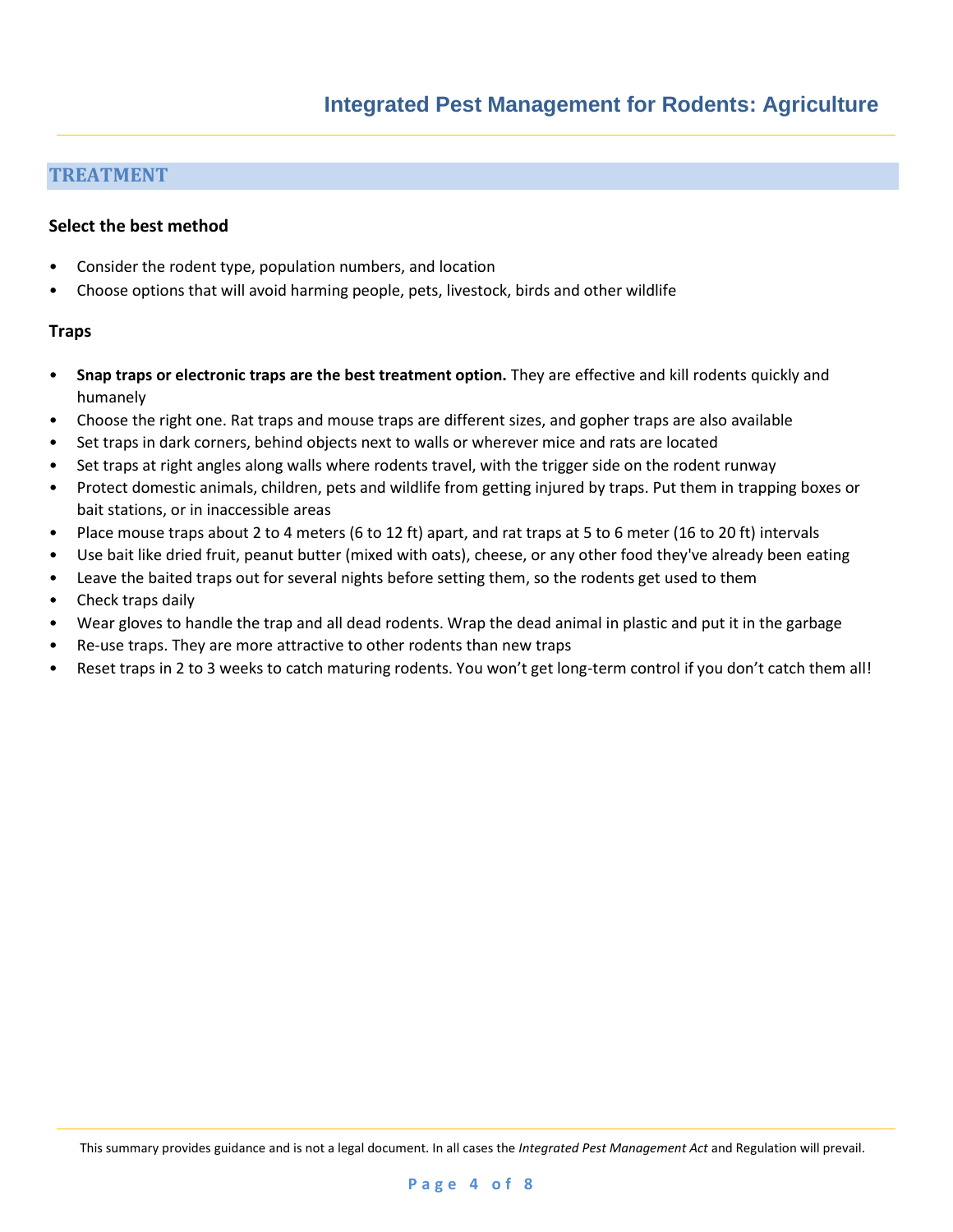## **Rodenticides (rodent poisons)**

- **Rodenticides are highly toxic and can pose a risk to people, pets and wildlife. Only consider using as a last resort**
- Rodenticides have restrictions for sale and use in B.C. Visit [www.gov.bc.ca/RodentIPM](http://www.gov.bc.ca/RodentIPM) to learn more

#### **Know the risks of rodenticides**

- **Direct poisoning**: people, domestic animals, and wildlife can die or be seriously hurt if they eat the poison bait
- **Secondary wildlife poisoning**: natural predators like hawks and owls can die or suffer long-term effects from eating poisoned rodents. Losing these natural rodent predators can make the pest problem even worse



- Only use rodenticides as a targeted short-term treatment. Never use as a long-term or preventative control method
- Always read and follow the pesticide label directions. Only use products labeled for the right rodent species and check the locations that they are allowed to be used (for example: indoors, outdoors in farm yards, or in the field)
- Get a **B.C. Pesticide Applicator Certificate** to learn more about pesticide safety and IPM, use certain restricted pesticides, supervise assistant pesticide applicators, and meet training requirements for occupational safety or thirdparty accreditation programs
- Store commercial rodenticides in a locked, vented and signed area, separate from food or animal feed
- Bait must either be placed in tamper-resistant bait stations or in locations not accessible to children, pets, livestock, or wildlife. Fasten bait stations down to prevent tipping or removal
- The baiting method will be different depending on the rodent species (for example, ground squirrels compared to pocket gophers). Follow the label directions
- Replenish bait as necessary. Some baits require multiple feedings to work. Failure to do this could lead to rodent resistance in the future
- Wear gloves when handling rodenticides or dead rodents
- Properly dispose of any leftover bait. See the "Disposal of Rodenticides" guidance available on the ministry's website.
- Remove any dead rodents. Check bait sites frequently (every 2-3 days) to remove carcasses
- Dispose of dead rodents by burying, or wrap in plastic and put in the garbage
- Be aware rodenticides can cause rodents to die and decompose in hard-to-reach places, which can lead to odours, insect infestations, or contamination of goods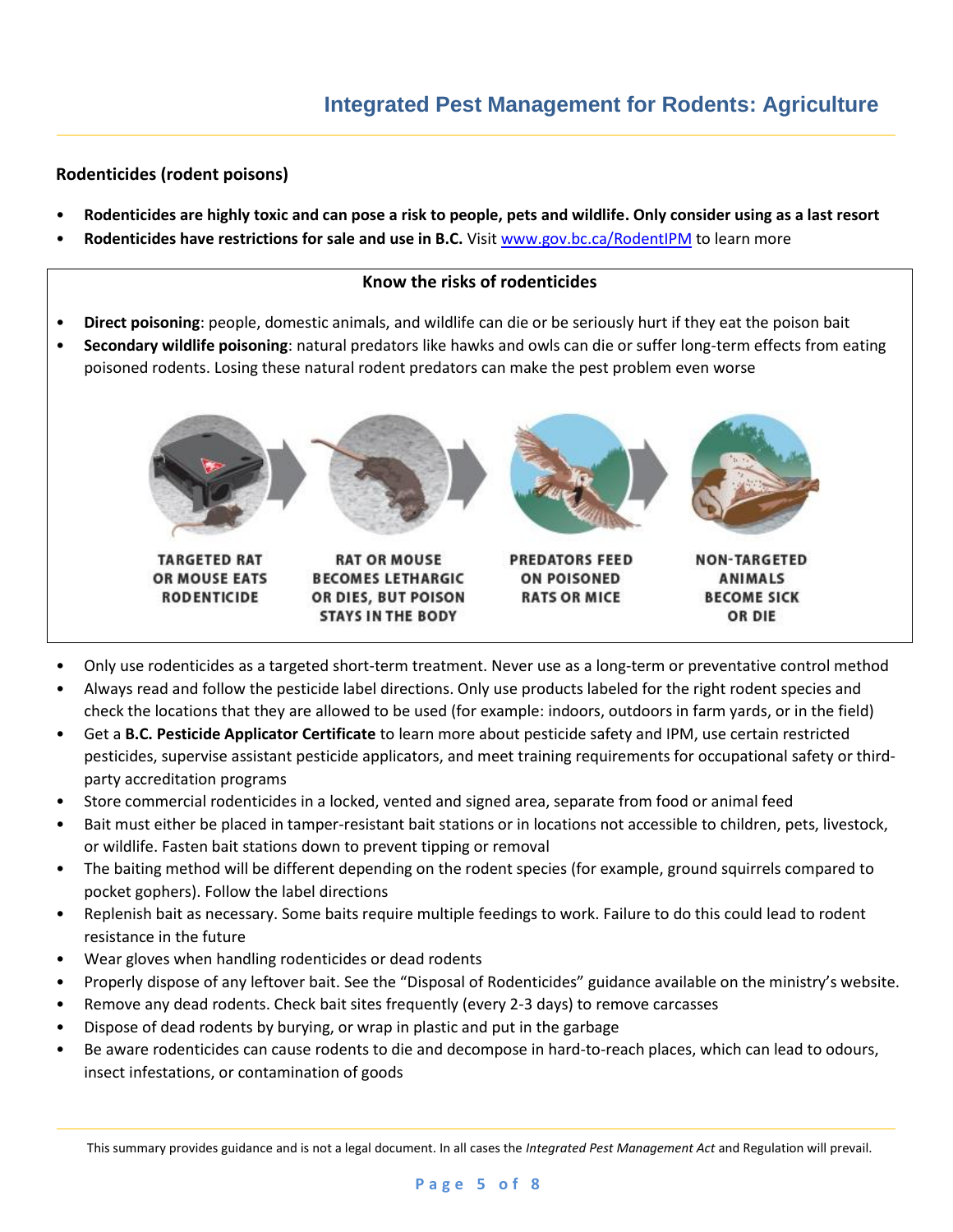# **Integrated Pest Management for Rodents: Agriculture**

|                                           | <b>Active</b><br>ingredient(s)                     | Use Sites <sup>1</sup>                             |                                                       |                             | <b>How it works</b>                                                                                                                                                                         | <b>Risk</b>                                                                                                                                                                         |
|-------------------------------------------|----------------------------------------------------|----------------------------------------------------|-------------------------------------------------------|-----------------------------|---------------------------------------------------------------------------------------------------------------------------------------------------------------------------------------------|-------------------------------------------------------------------------------------------------------------------------------------------------------------------------------------|
|                                           |                                                    | <b>Indoors</b>                                     | <b>Outdoors</b><br>- around<br>buildings <sup>2</sup> | <b>Outdoors</b><br>- fields |                                                                                                                                                                                             |                                                                                                                                                                                     |
| Non-<br>anticoagulants                    | Cellulose (from<br>powdered corn<br>cobs)          | ✓                                                  |                                                       |                             | Dehydration                                                                                                                                                                                 | Very low risk to<br>people, domestic<br>animals or wildlife                                                                                                                         |
|                                           | <b>Bromethalin</b>                                 | $\checkmark$                                       |                                                       |                             | Affects central<br>nervous system                                                                                                                                                           | <b>Highly toxic</b><br>$\bullet$<br>Risk of direct<br>$\bullet$<br>poisoning                                                                                                        |
|                                           | Zinc phosphide                                     | $\checkmark$                                       | $\checkmark$                                          |                             | Affects central<br>Highly toxic<br>$\bullet$<br>Risk of direct<br>nervous system<br>$\bullet$<br>poisoning,<br>including to<br>the applicator                                               |                                                                                                                                                                                     |
| <b>First-generation</b><br>anticoagulants | Chlorophacinone<br>Diphacinone<br>(liquid)         | $\overline{\checkmark}$<br>$\overline{\checkmark}$ | $\overline{\checkmark}$                               | ✓                           | Internal bleeding<br>Highly toxic<br>$\bullet$<br>Risk of direct<br>(lethal dose after<br>٠<br>poisoning<br>several feedings)<br>Risk of<br>$\bullet$<br>secondary<br>wildlife<br>poisoning |                                                                                                                                                                                     |
|                                           | Diphacinone<br>(solid)<br>Warfarin                 | $\overline{\checkmark}$<br>✓                       | $\overline{\checkmark}$<br>✓                          | $\overline{\checkmark}$     |                                                                                                                                                                                             |                                                                                                                                                                                     |
| Second-<br>generation<br>anticoagulants   | Brodifacoum<br><b>Bromadiolone</b><br>Difethialone | ✓<br>✓<br>$\checkmark$                             | $\checkmark$                                          |                             | Internal bleeding<br>(lethal dose after<br>one feeding, and<br>retained longer in<br>body tissues)                                                                                          | <b>Highly toxic</b><br>$\bullet$<br>(more than 1st<br>generation)<br>Risk of direct<br>$\bullet$<br>poisoning<br>Highest risk of<br>$\bullet$<br>secondary<br>wildlife<br>poisoning |
|                                           |                                                    |                                                    |                                                       |                             |                                                                                                                                                                                             |                                                                                                                                                                                     |

• Consider which rodenticide active ingredient to use and use least-toxic formulations first

<sup>1</sup>always refer to the product label for the specific use sites. For any active ingredient, use areas may vary among product labels and have different use restrictions

<sup>2</sup>within 15 m (50 ft) of buildings/structures, or up to 100 m (330 ft) from buildings/structures if bait is placed along fence lines in a secured, tamper-resistant bait station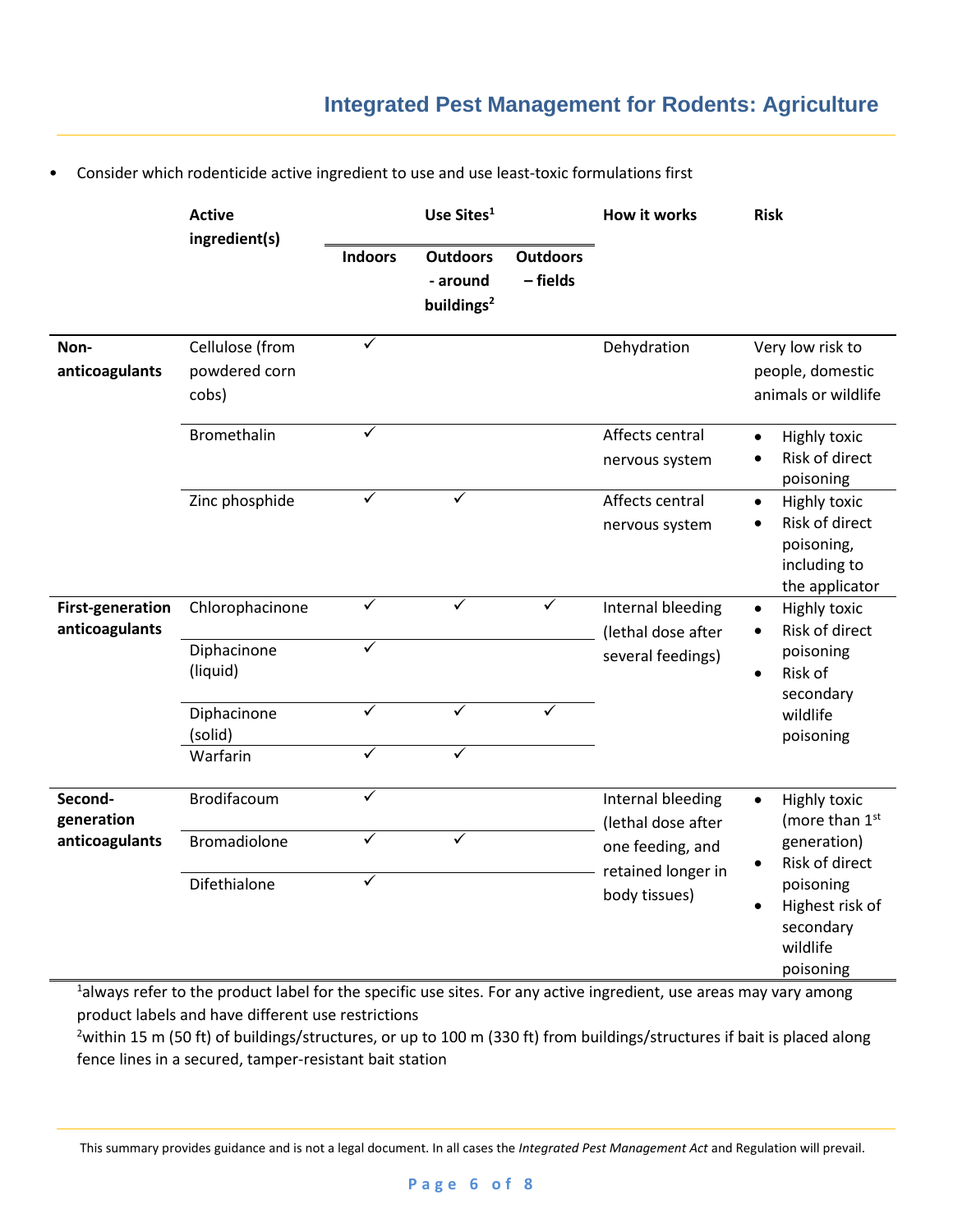#### **Other treatment methods**

- **Birds of prey (raptors), like owls and hawks, are natural predators of rats and mice.** Encourage raptors in your area by protecting and enhancing natural habitat
- Glue boards and live traps are available but may cause significant stress and suffering to the caught rodents. Consider how you will humanely dispose of them
- Sound or ultrasonic repellents may initially work, but eventually rodents get used to them
- Some cats will kill mice or rats, but are typically not an effective way of controlling an infestation. Cats may also introduce disease into your facility if they bring in caught rodents. Cats will also catch birds and other wildlife
- Do **not** use rodenticides if you are trying to attract birds of prey or using cats to manage rodents

#### **EVALUATE**

#### **How well is your rodent IPM program going?**

- Evaluate how well it's working and if any improvements can be made, such as different trap baits, moving trap placements, or using more preventative measures
- Make sure you get them all rodents take 2 to 3 weeks to mature, so put traps out every 2 to 3 weeks until you don't catch any more
- Once your rodent problem is under control, re-visit prevention tips to stop it from happening again
- Producers with an Environmental Farm Plan may apply for cost-shared incentives through the Canadian Agricultural Partnership **Beneficial Management Practices (BMP) Program** to further improve your rodent IPM program. These include actions like enhancing habitat for natural predators like raptors, hiring a consultant to design an IPM plan, or improving waste management practices. See the appendix at the end of this document or visit <https://www2.gov.bc.ca/gov/content/industry/agriculture-seafood/programs/beneficial-management-practices> to learn more

# **For More Information**

- **For more information about IPM and the regulation of pesticides in British Columbia, please visit [www.gov.bc.ca/PestManagement](http://www.gov.bc.ca/PestManagement) or emai[l BC.IPM@gov.bc.ca.](mailto:BC.IPM@gov.bc.ca)**
- B.C. Ministry of Environment and Climate Change Strategy: Disposal of Rodenticides. [https://www2.gov.bc.ca/assets/gov/environment/pesticides-and-pest-management/pesticide](https://www2.gov.bc.ca/assets/gov/environment/pesticides-and-pest-management/pesticide-use/guidelines/rodenticide_factsheet_web_2020.pdf)use/guidelines/rodenticide factsheet web 2020.pdf
- B.C. Ministry of Environment and Climate Change Strategy: Pesticide certification and training. <https://www2.gov.bc.ca/gov/content/environment/pesticides-pest-management/certification-training>
- Stewardship Centre for British Columbia: Best Practices for Rodent Control in Urban and Agricultural Environments. <https://stewardshipcentrebc.ca/programs/wildife-species-risk/best-practices-to-control-rodents/>
- This summary provides guidance and is not a legal document. In all cases the *Integrated Pest Management Act* and Regulation will prevail. • B.C. Ministry of Agriculture, Food and Fisheries: Control of Rats and Mice on Poultry Barns. [https://www2.gov.bc.ca/assets/gov/farming-natural-resources-and-industry/agriculture-and-seafood/farm](https://www2.gov.bc.ca/assets/gov/farming-natural-resources-and-industry/agriculture-and-seafood/farm-management/structures-and-mechanization/300-series/384200-6_control_of_rats_and_mice_on_poultry_farms.pdf)management/structures-and-mechanization/300-series/384200-6 control of rats and mice on poultry farms.pdf